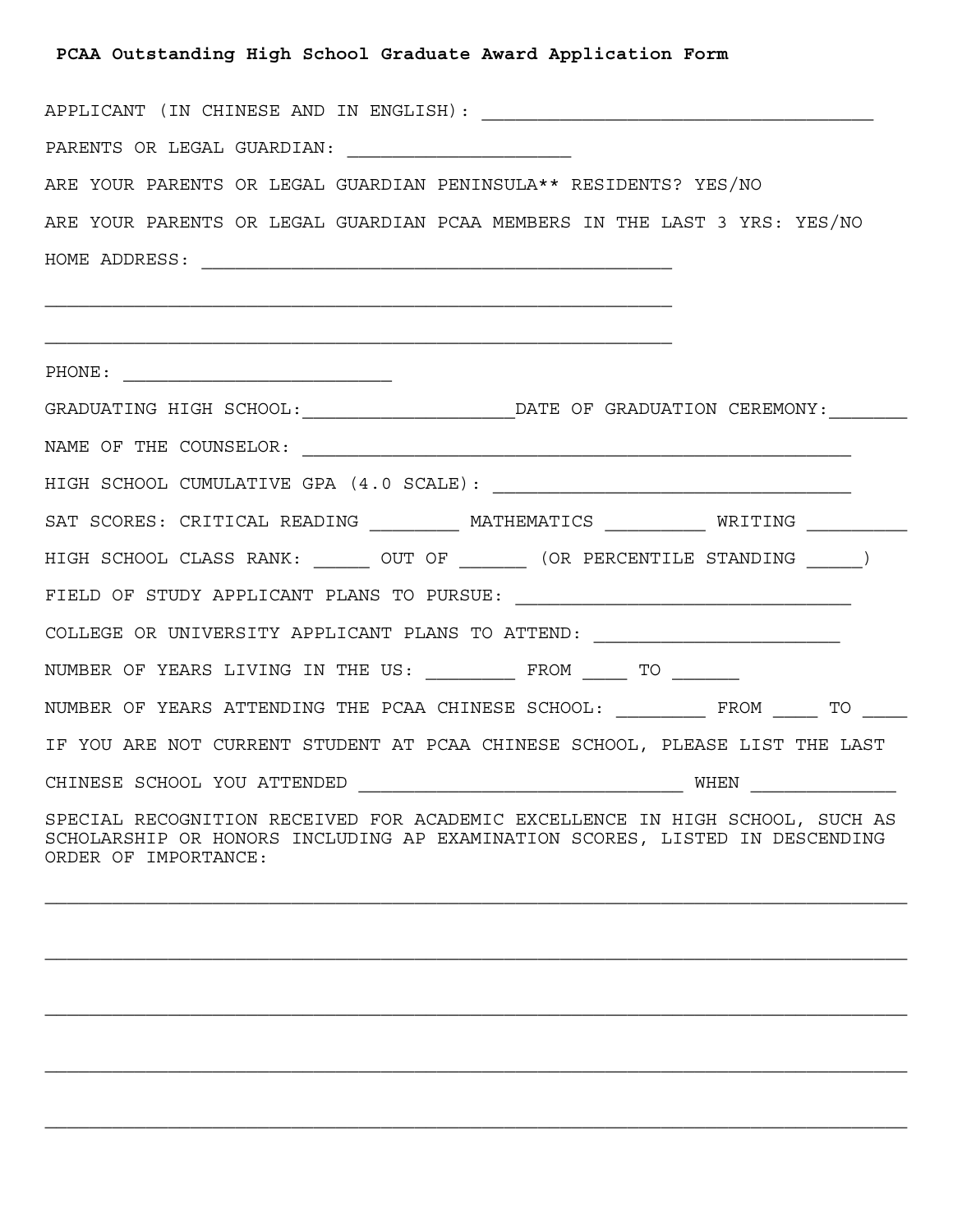OUTSTANDING EXTRACURRICULAR ACHIEVEMENTS IN MUSIC, ATHLETICS, STUDENT GOVERNMENT, PUBLICATIONS, DEBATING, DRAMA, ETC. LISTED IN DESCENDING ORDER OF IMPORTANCE, WITH SPECIFICATIONS ON THE LEVEL OF RECOGNITION BEING AT NATIONAL, STATE OR LOCAL:

LIST OF COMMUNITY SERVICES PERFORMED WITH SPECIFICATIONS ON THE NAME OF **RECIPIENT** PERSONS OR ORGANIZATIONS, THE START AND END DATES, AND AVERAGE MONTHLY HOURS CONTRIBUTED:

LIST OF ACHIEVEMENTS IN CHINESE LANGUAGE PROFICIENCY, e.g. AP IN CHINESE, SAT IN CHINESE, OR OTHER DEMONSTRATIONS OF VERBAL OR WRITTEN CHINESE PROFICIENCY: